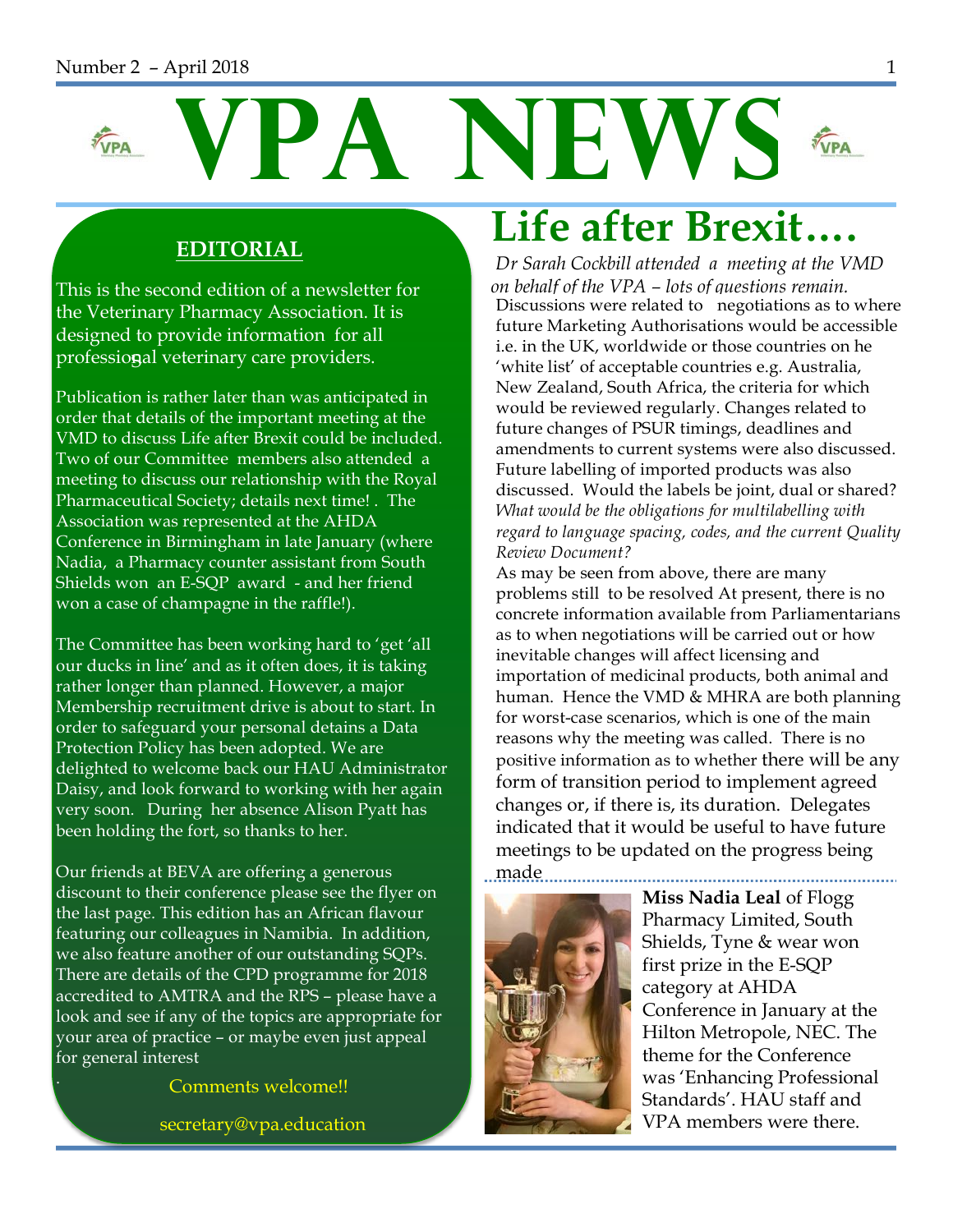

## **Harper Adams University**

We are delighted to report that **Dr Vetjaera Haakuria,** Deputy Associate Dean: School of Pharmacy, University of Namibia (UNam) has been awarded a Post Graduate Diploma in Veterinary Pharmacy from HAU. Following a visit to Windhoek by Dr Alison Pyatt and Dr Steven Kayne in 2016, negotiations are at an advanced stage for UNam to commence teaching a Veterinary Pharmacy programme in 2019. This will incorporate elements of the HAU curriculum.

#### \*\*\*\*\*\*\*\*\*\*

Modules 6 of the Veterinary Pharmacy Course was taught at HAU in February at a Residential weekend. A two-hour Veterinary Pharmacy introductory session was given to final year students at the Welsh School of Pharmacy, Cardiff in March.



*Harper Adams has offered its unique Veterinary Pharmacy qualifications since 2009. Veterinary pharmacists, SQPs, veterinary nurses s and veterinary science graduates from the UK, Ireland and overseas have completed the courses successfully. The first MSc was awarded to Michael Thomason in 2015.*

## *VPA welcomes Shari Strydom, our first overseas student member!!*

Growing up, I have been blessed to have lived most of my life on a farm. I was born in Pretoria, South



Visit

Africa and moved to Namibia in 2001 At about 5 years old my little-girl-dream came true when my father bought my twin sister and me a pony and we started riding. After school, my sister and I would race to finish homework and since the horses would be right outside the door, we would go riding until sunset and regardless of the weather! My father, to my wildest excitement, bought a farm and registered his own Arabian stud.

I always had a very big part of my heart to fill with the

love for animals. Don't get me wrong, humans are also great! My goal as I grew up had several 'jumps'. First, I wanted to be a doctor then I wanted to be a veterinarian, but euthanising animals would 'kill' me. One day, I thought- why not be an accountant? My grandfather said, "I think you should be a pharmacist…". What a brilliant man! Many people struggle to find a purpose in life and have the toughest time figuring out who they are. I know with every inch of my soul my purpose is to be a 'care taker!' I do not see myself as a person with limitations. I want to challenge myself and study every day I can! Dr Haakuria at the School of Pharmacy first told me of the Veterinary Pharmacist Association. His words were, "Here is something I think you will be very excited about." and he handed me the first VPA leaflet. I wanted to register immediately. Being the proud first international student member , I will try and be the best example of myself as a young person striving toward the veterinary pharmacist dream and share my excitement as I am getting there!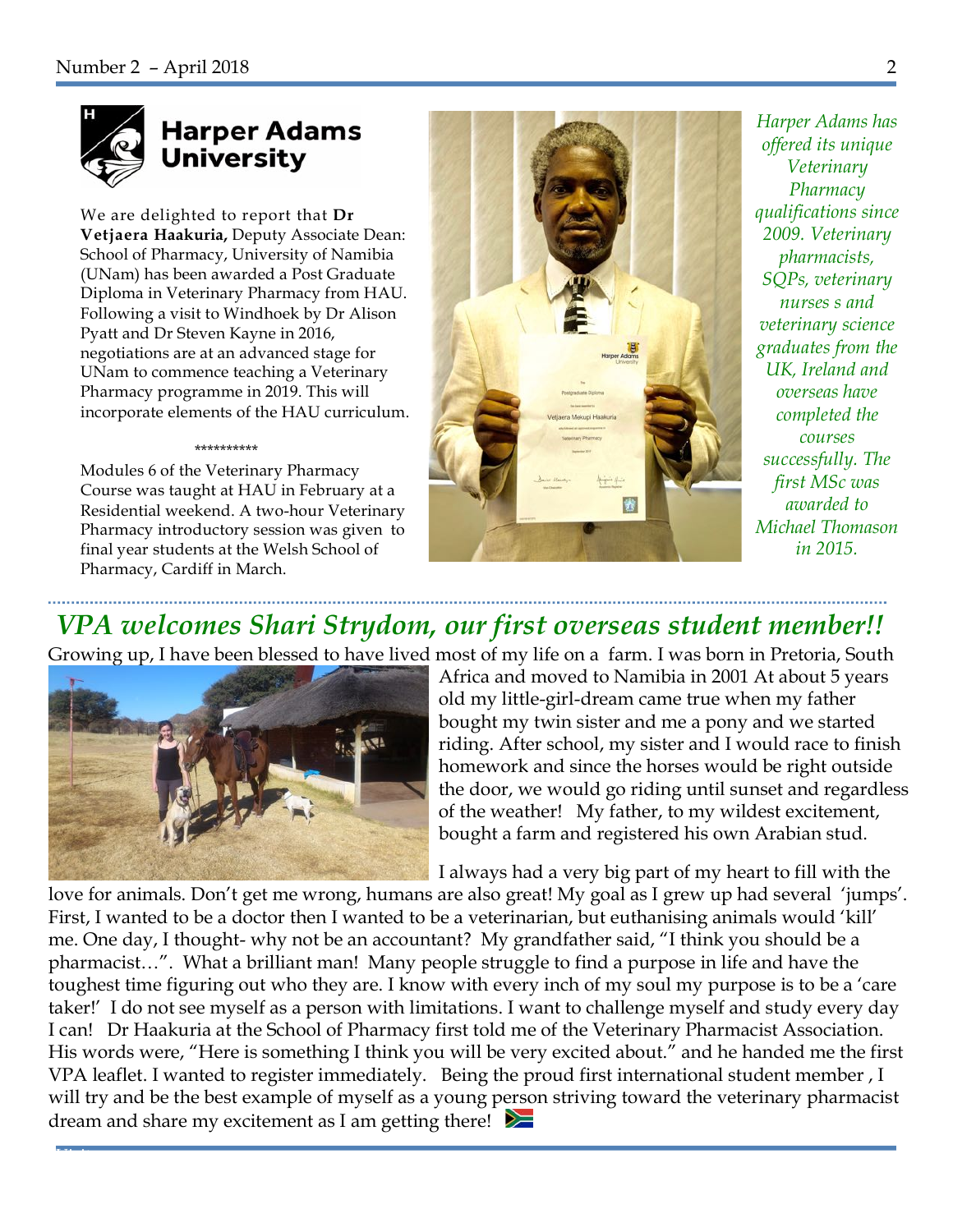### **The One Health Triad** *- not such a new idea!*

The origins of the One Health Model dates as far back as 1821, with the first links created between human and animal diseases are recognized by Rudolf Virchow. Virchow noticed links between human and animal disease coining the term *zoonosis*. The major connection Virchow made was between *Trichinella spiralis* in swine and human infections. It was over a century later before the ideas laid out by Virchow were integrated into a single health model connecting human health with animal health.

In 1964, Dr. Calvin Schwabe, a former member of World Health Organization (WHO) and the founding chair of Department of Epidemiology and Preventive Medicine at the Veterinary School at the University of California Davis, called for a "One Medicine" model emphasizing the need for collaboration between human and wildlife pathologist as a means of controlling and even preventing disease spread. It wouldn't be for another four decades before the One Health became a reality with the 12 Manhattan Principles, where human and animal pathologists called for "One Health, One World."

The One Health Model has gained momentum in recent years due to the discovery of the multiple interconnections that exist between animal and human disease. Recent estimates place zoonotic diseases as the source 60% of total human pathogens, and 75% of emerging human pathogens.

The One Health Model can constantly be applied with human and animal interactions. One of the main situations where One Health can be applied is with canine and feline obesity being linked to their owners and their own obesity. Obesity in canines and felines is not good for them nor is it good for humans. The

The One Health Model has gained momentum in recent years due to the discovery of the multiple interconnections that exist between animal and human disease. Recent estimates place zoonotic diseases as the source 60% of total human pathogens, and 75% of emerging human pathogens.

#### **The One Health Triad**



The One Health Model can constantly be human and animal interactions. One of the main situations where One Health can be applied is with canine and feline obesity being linked to their owners and their own obesity. Obesity in canines and felines is not good for them nor is it good for humans. The obesity of humans and their animals can result in many health problems such as diabetes mellitus, and osteoarthritis. In some cases if the obesity of the pet is so bad the pet may be removed from its owner and put up for adoption. **The only solution for this cause is to encourage owners to have a healthy lifestyle for both them and their animals. Zoonotic Diseases is another situation that the One Health.**

*This piece has been reproduced from Wikipedia. A discussion he OHT concept has been introduced into the Public Health module of the HAU Vet Pharm courses.*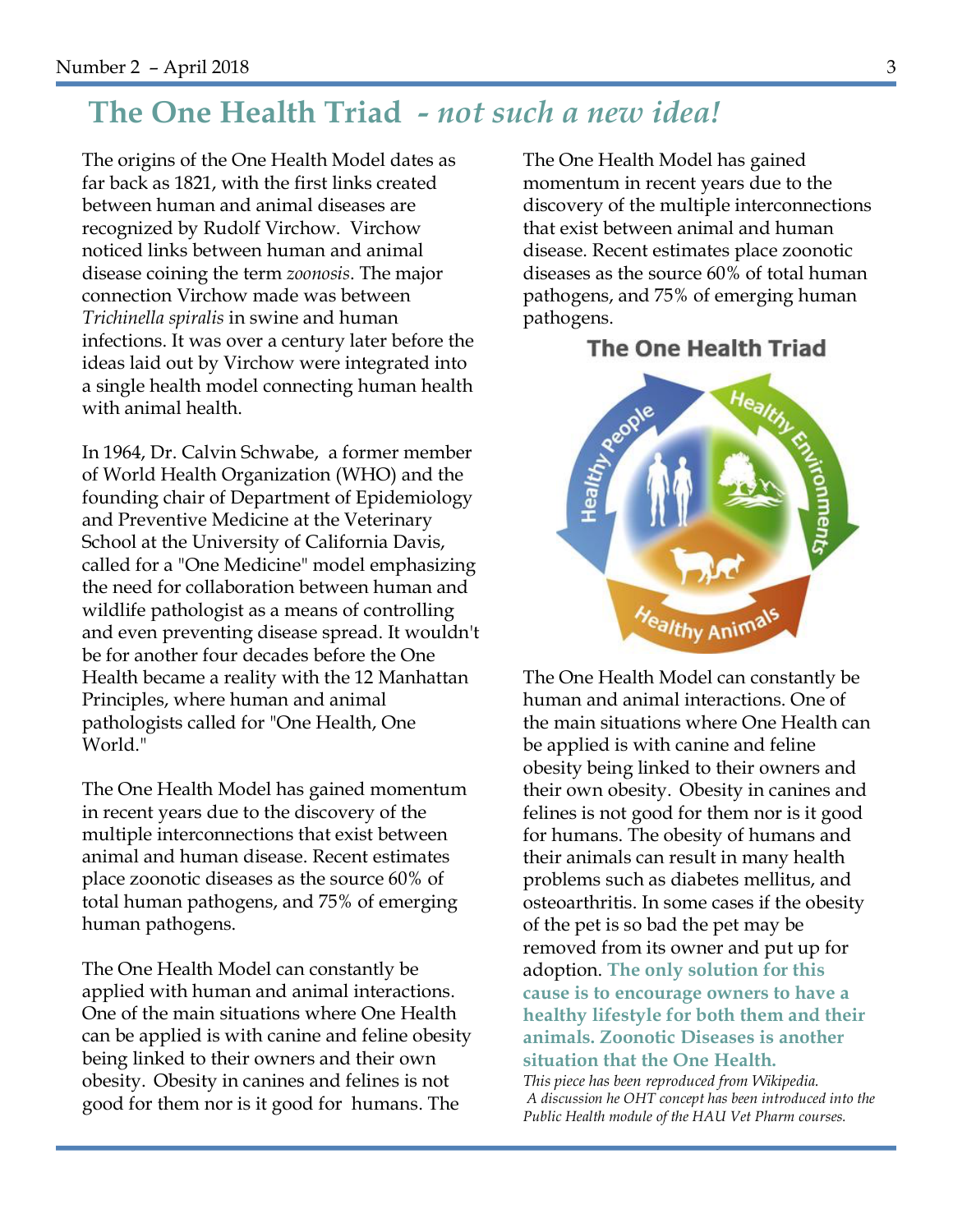### *The Rob Morris Column*



#### *"It's raining cats and dogs!"*

With a quarter of pharmacy customers owning a dog and 17% owning a cat it's fair to say there are quite a few about! In fact, there are 8.5 million dogs in 6.5 million households, and, 7.5 million cats in 4.8 million households in the UK

Brits spend on average £1,150 a year (or £95 per month) on their pets which equates to £10 billion on dogs and £8 billion on cats – the statistics are mind boggling! The market for health products is in the region of £3 billion of which pharmacy has only a tiny share of about 3%. Why is this if nearly half of customers who use pharmacies daily are from households that own a dog or cat?

The answers are open to debate but clearly the focus on (human) dispensing and the NHS has occupied most of the thinking and operation of pharmacies. Counter (OTC) business has become less important as revenue and profit are very dependent on prescription numbers and income. A second factor has been the



dominance of the veterinary practices who supply most of the expensive (POM-V) medications for fleas and worms which are routinely bought as preventatives by pet owners. Few prescriptions for

these POM-V products are forthcoming because vets rely on this income to run their practices rather than charge high fees for services.

Thirdly, the reclassification of certain dog/cat flea and worm treatments from POM-V to NFA-VPS (effectively a "P" medicine in the pharmacy) has seen a growth in "suitably qualified persons" (SQPs) in the large pet stores. SQPS are trained to allow them to prescribe the products that a pharmacist can also supply. There are thousands of SQPS so a pharmacy is not the only alternative to a veterinary practice for supply.

Clearly there is a lot of opportunity for a pharmacy in the right area and with a suitable NHS/OTC mix to develop a veterinary business built around cat and dog flea and worm treatments. There are many other pet product categories, such as Prescription Diets, but the former is the place to start. Pet owners are very brand aware and many of the products are advertised on national TV so clear merchandising is important – and of course product knowledge.

The future is positive as many of the POM-V flea and worm products should be reclassified to NFA-VPS once they have proven safety in the market place over 5 years.

My message to pharmacists is to get involved – research your particular area, prepare and train your colleagues and then build a product and service that will win over all these pet owners hanging around your pharmacy! Training and support is of course where the VPA comes in so whatever level you want to be at there is a course or CPD to help you get established.

Good luck!

#### **VPA Committee**

Chair: Dr Steven Kayne Vice Chair/Membership Dr Alison Pyatt Secretary Dr Sarah Cockbill Treasurer Michael Thomason RPS Liaison Rob Morris SQP Liaison Kevin Turnbull Consultation documents Andrew Cairns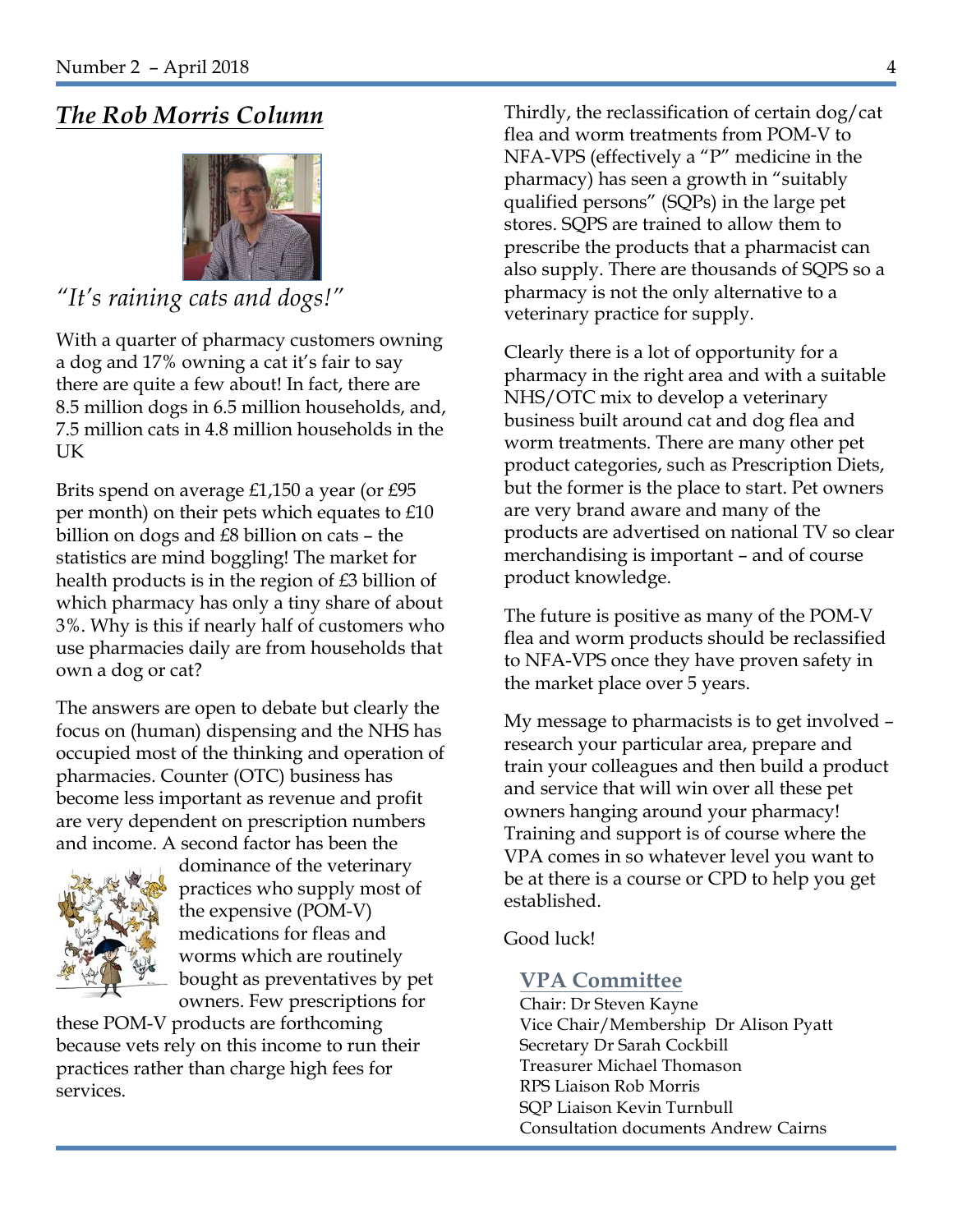

# *Profile*  **Alice Geddes**

An award winning SQP with a BSc honours degree in Biology from the University of Leeds, an MSc (with Merit) in Veterinary Pharmacy from HAU , Alice manages a pharmacy facility for Synergy Farm Health in Dorset.

Alice was brought up on a beef and sheep farm in West Dorset where she always had a keen interest in the farm and livestock. In 2009 she began studying for a BSc in Biology at the University of Leeds and graduated with a 2:1 with honours in 2012.

Early in 2013, Alice began her career working at her parents' local farm animal practice, Synergy Farm Health as a Pharmacy assistant. The main responsibilities of this role included dispensing medicines, under vet supervision, to farm clients based across Devon, Somerset and Dorset. She soon began training to become an Animal Health Advisor completing her training through Harper Adams and qualified as an SQP in 2014.

As her role with the practice was starting to develop she began looking to widen her education and discovered the Veterinary Pharmacy MSc course at Harper Adams University. Alice saw this as an opportunity to develop her knowledge and with the course structured on a part time basis it allowed her to complete alongside full time work.

Alice says that she received a huge amount of support from the practice, allowing time to travel to and from HAU as well as allowing work hours to be set aside to complete assignments and projects.

When he final year began, focus turned towards the

research project, with my chosen topic looking at the *dispensing error on sheep drench guns.* This was a key topic at Synergy with increasing concern around the rise of anthelmintic resistance and methods in reducing it's spread. The project was co-supervised by a Veterinary colleague, Emily Gascoigne, and Kate Phillips a sheep specialist at Harper Adams. Data was collected over a number of months from clients of the practice before being formally written up. The completed thesis was submitted to the *Veterinary Record* with the aim of publication in 2018.

#### **Alice has won two awards at the AMTRA and AHDA SQP awards in the categories, SQP in a Veterinary Practice and the Mastermind award.**

Alice is now working as Pharmacy Manager at Synergy, organising a team of 6 people ensuring the continued supply of Veterinary medicines to our clients under prescription from the vets within the practice.

Alice says, *" Completing the Veterinary Pharmacy course at Harper Adams has allowed me to progress within my role taking on further responsibilities and becoming a key member of a larger team within the practice".*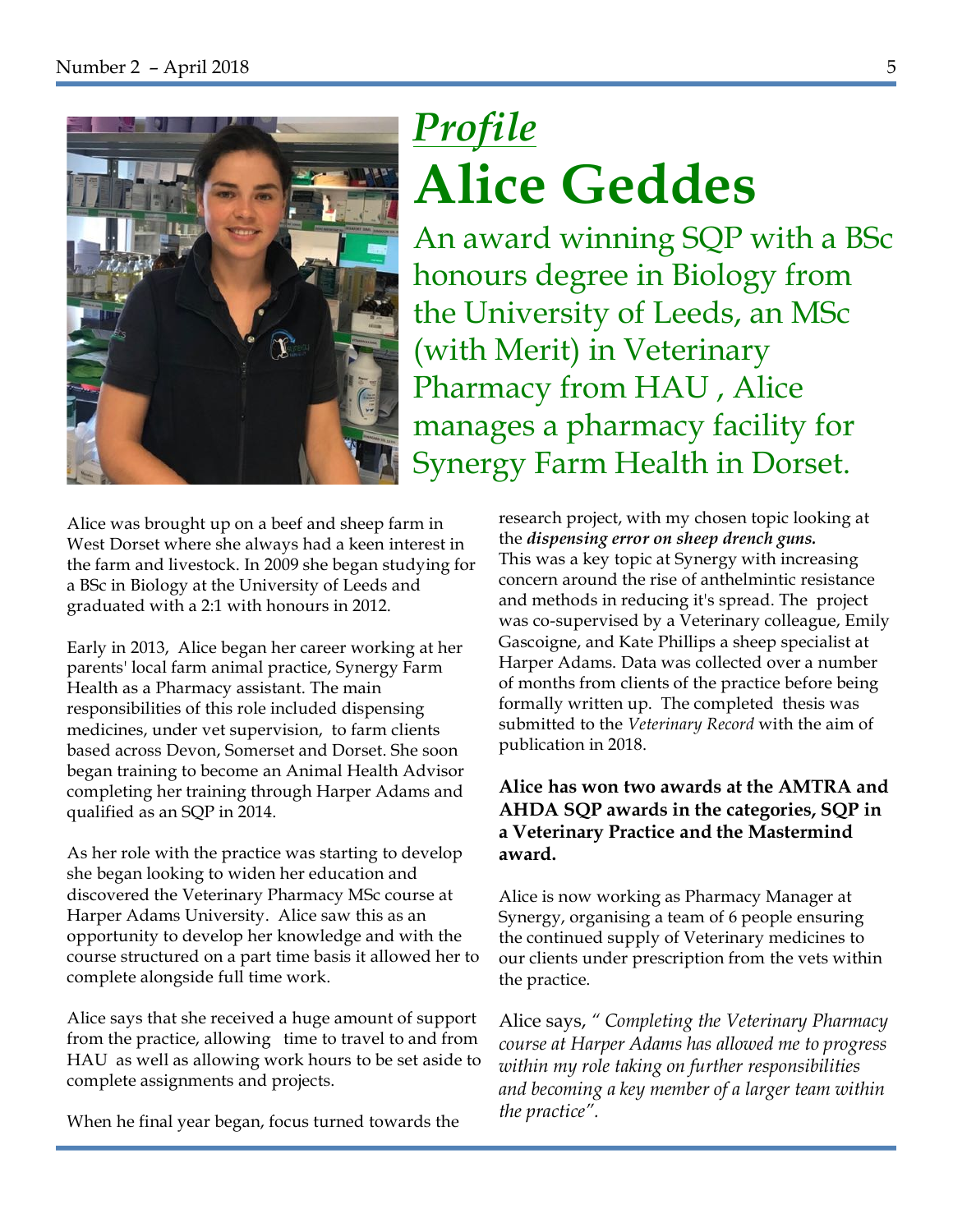## *Reports from the media*

 **Crackdown on 'designer pet' breeders**



Unscrupulous breeders of puppies and kittens who knowingly produce animals with genetic defects, such as French bulldogs that cannot breathe properly, will be liable for prosecution under animal welfare

legislation. The move will bring protests from Britain's booming — and lucrative — pet breeding industry. It comes amid a controversy surrounding certain breeds such as the Scottish fold cat. The cat has a genetic defect preventing it from forming cartilage, the connective tissue whose absence causes lifelong arthritis. Others include the Munchkin cat pictured here, with its disproportionately short legs, and the Cavalier King Charles spaniel, many of which are bred to have an unnaturally small skull that compresses its brain, affecting its spinal cord. Breeders producing such animals have believed themselves to be safe because the wording of the Animal Welfare Act 2006 seems to exclude them. This weekend the Department for Environment, Food and Rural Affairs confirmed that this interpretation of the act was now seen as incorrect.

The Governing Council of the Cat Fancy, which oversees feline pedigrees and is the registration body for cats in the UK, refuses to recognise breeds such as the Scottish fold cat. The Kennel Club, which administers pedigree dogs, has faced widespread criticism for allowing breeds such as French bulldogs to retain recognition.

The move follows a campaign led by the British Veterinary Association (BVA).

### **Passive smoking: How tobacco use could be harming your pet**

*A pilot study in Glasgow has shown exposing dogs to smoke could shorten their lifespan.*

Researchers at Glasgow University have spent three years looking into the affects of cigarette



smoke on dogs and say the results so far are concerning.

Early signs in the pilot study suggest not only could dogs living with smokers die younger but

dogs living in smoke-free homes could also be affected by passive smoking. More than 40 dogs in and around Glasgow were recruited to take part in the research, which shows even those dogs whose owners don't smoke still have levels of nicotine in their fur. *STV News 21 Oct 2017*

#### **Exotic animal parties 'to face new regulations'**

Mobile zoos that provide exotic animals for



children's parties will require licences to operate in England, the government has said.

It comes as

the RSPCA told the BBC's Victoria Derbyshire programme animals such as meerkats and raccoons were being handled and kept inappropriately. Animals used currently range from snakes and tarantulas to - more controversially - skunks and monkeys. Animal welfare group the Scottish SPCA said it was opposed to mobile zoos.

*http://www.bbc.co.uk/news/uk-41551396*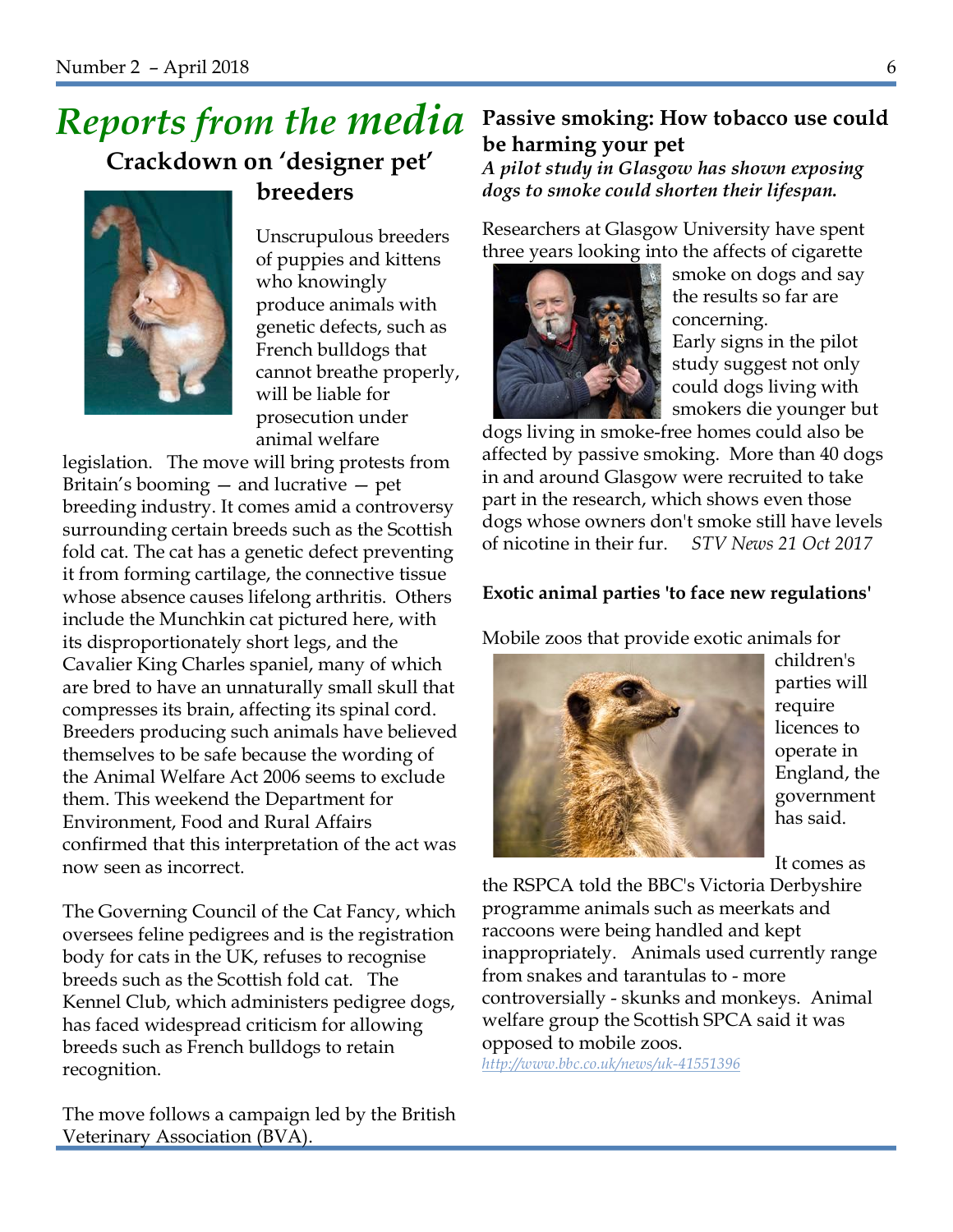#### **Secret video shows Fast food restaurant chicken supplier allegedly breaching cruelty laws**

Secret filming at Cambria Farm in Taunton, Somerset, claims to show a worker dumping a live chick in a wheelbarrow full of dead birds. The chick was left for an hour before the same worker returns and snaps its neck, according to vegan campaign group Animal Equality. The group says it also filmed workers kicking chickens, lame birds struggling to walk and slowly dying on their backs because they were unable to stand and reach water. Other distressing images show chickens with ammonia burns leaving them red raw, ill and dying birds being left to fend for themselves and workers snapping chickens' necks.

*Read more at: https://www.edinburghnews.scotsman.com/ourregion/edinburgh/sickening-video-shows-nando-chicken-supplier-allegedly-*

## *News from across the Irish Sea*

Connor Ward has h been invited to join the Pharmachem Committee in the Irish Republic. This is a group of pharmacists with an interest in veterinary pharmacy in Ireland. Connor says, *"They heard of my studies in veterinary pharmacy at Harper Adams and made contact regarding my views on this.. They initially had the support of one of the main wholesalers in Ireland, Unipharm, but this company have distanced themselves from the organisation in favour of becoming suppliers to the veterinary industry including veterinary surgeries, agricultural merchants and independent pharmacies".* We will follow developments with interest.

 $\rightarrow$  Pharmacy Show

8-9 October 2017 . NEC Birmingham For all that pharmacy demands



Harper Adams University was represented at the Pharmacy Show, billed as 'The Ultimate Show for Pharmacy Owners', with a stand in a prominent position. Staff and members of the VPA attended and some useful contacts were made with potential students and VPA members. Discussions with other education providers who were exhibiting was also useful.

*Dr Michael Jepson, who was elected first Honorary Fellow f the VPA, was presented with his certificate during the Show.*



.....................................



#### **Recommended books**



An Introduction to Veterinary Medicine, edited by Steven Kayne will equip pharmacists, veterinary nurses and SQPs with the knowledge necessary to enable a confident and appropriate involvement in this area of practice.

**ORDER HERE**



Selling Veterinary Medicines from the Veterinary Pharmacists Association is designed to be a handy reference for those dealing with owners of companion animals, mammals and horses in a retail environment.

**ORDER HERE**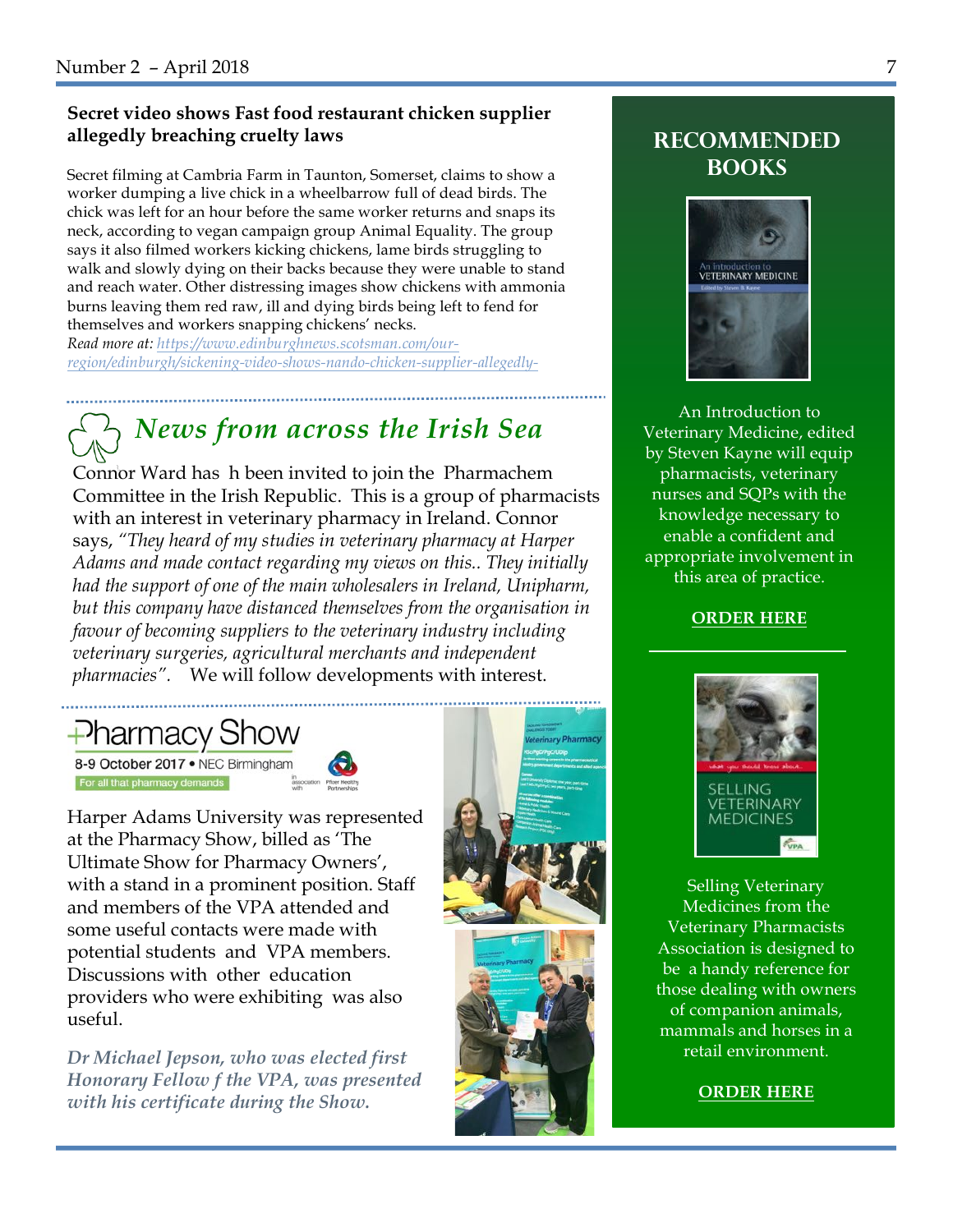**'Puff' - the magic parrot**

Did you hear of the couple who actually gave up smoking because of their parrot? They took their parrot to the vet as they were very concerned by its state of health. The vet noted and deduced that a key source of the parrots 'unwellness' was to do with respiratory distress. After questioning the couple, it became apparent that it had to do with passive smoking! The couple, whose previous attempts to give up smoking, had always failed, were faced with the potential demise of their beloved Parrot – and that did the

trick! How many other pets are there that could aid smoking cessation with a pharmacist's cooperation, one wonders? And the NHS would presumably pay the appropriate fee! Surely another reason to see public health more comprehensively!

#### **The birds that pied**

But what about the housewife who inadvertently, accidentally and sadly killed her four pet birds? All she did was to put a meat pie in the oven for dinner. However, she used a Teflon baking tray and the

probably overheated nonstick surface limited fumes which irreversibly damaged the respiratory systems of Charlie the parrot, Molly the cocktail and budgies Billy and Greg. Advice – keep birds out of the kitchen!

#### **Drunk as a … cat**

A pub landlord and his wife ere worried when their cat was unable to stand up and walk in a straight line. You've guessed, and the vet confirmed that the cat had become an alcoholic as a result of supping beer from the bar drip trays. The cat is now undergoing detox. Cases *contributed by MHJ* 

*Why you should consider joining in the VPA…*

The Veterinary Pharmacy Association is a professional multidisciplinary organisation to promote and support the practice of Veterinary Pharmacy by all veterinary health care providers. In the UK, Ireland and beyond.

The Association will seek to highlight the role of veterinary pharmacy by

- o Promoting excellence in the safe, effective and appropriate use of medication in animals, thereby improving animal health and well-being.
- o Raising awareness of public health implications arising from contact between humans and animals.
- Facilitating fully accredited training & Continuing Professional Development.

There will be lots of advantages of joining the VPA! Our educational focus is reflected in our website domain and with support from our good friends at Harper Adams University there will be CPD events and articles to support colleagues whatever your profession and depth of involvement in the veterinary sector. We will seek to respond to consultative documents from Government sand professional sources and publish leaflets and books. There will be social events too, of course, with visits to sites of veterinary interest.

With a broad membership across the sector there will be a wealth of experience for younger colleagues starting out in this fascinating area of practice.

All this cannot happen overnight, but hopefully many people will want to be involved. The application form is on the website so please join us! www.vpa.education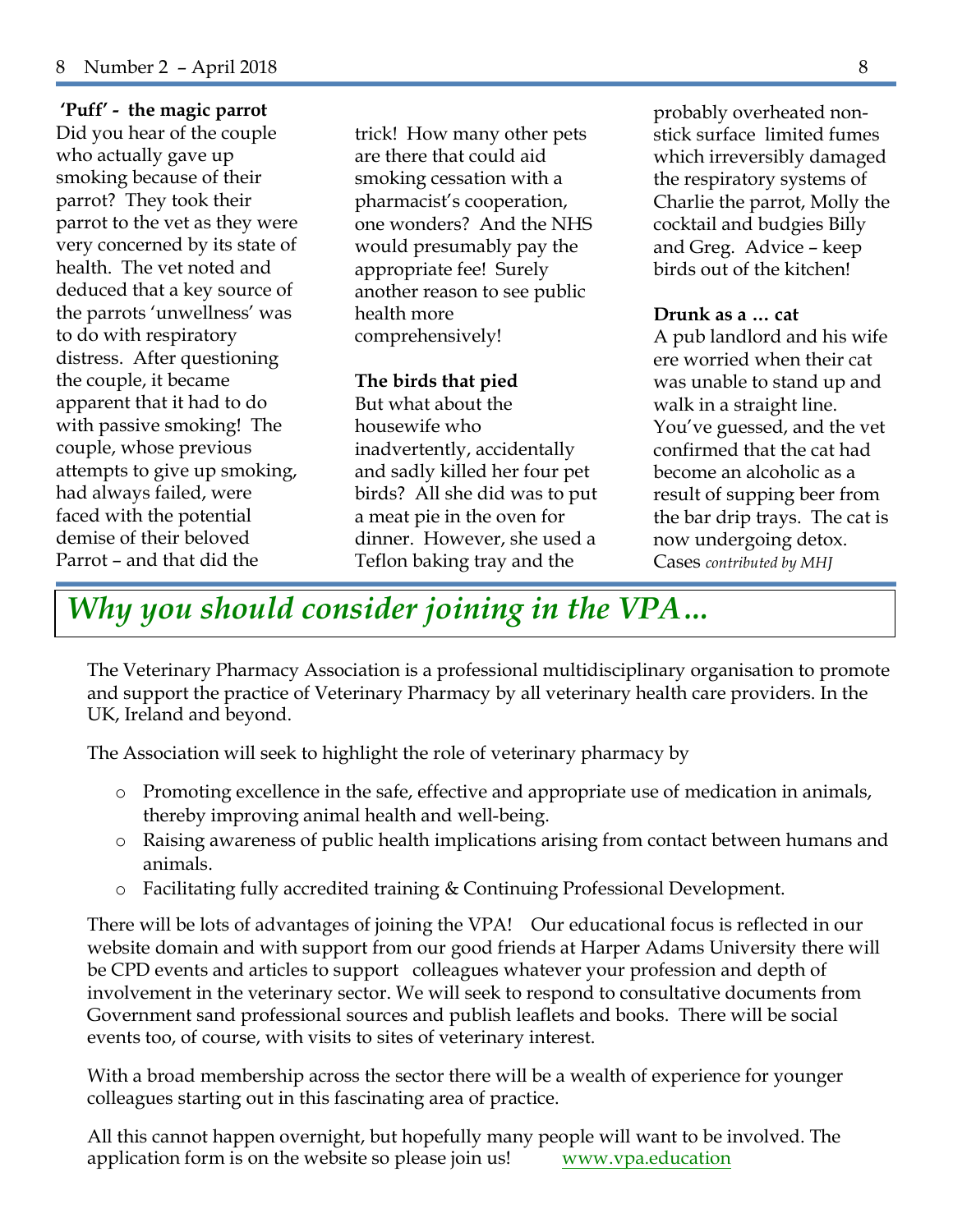### *CPD Opportunities for all VPA Members*

**Zoonotic Infection Associated With Food.**

Friday 14th September 2018 1:30pm – 3.00pm

*Intended learning outcome for the session:*

1. Recognise opportunities to intervene proactively in the pharmacy or veterinary practice environment to ensure pet owners are aware of their responsibilities both to their animal and to the public at large.

2. Explain the potential dangers of, and risks from, contaminated food.

**Companion Animal Parasitology (including Drug Categories and Legislation)**

Saturday 15<sup>th</sup> September 2018 11.00am – 3.00pm

*Intended learning outcome for the session:*

1. Appreciate the potential health problems for a range of the most popular pets and relate to common presenting signs.

2. Identify the specific parasitic diseases of companion animals and realise the suitable prophylactic and treatment options within your category of registration



3.Assist clients appropriately in response to requests for a medicine or dressing.

4. Recognise conditions or scenarios that fall without your competence or legal jurisdiction and refer as necessary

**Strategic Worming Plans for Horses.**

.

Sunday 16th September 2018 9.00am – 10.30am

*Intended learning outcome for the session:*

1. Identify the specific parasitic conditions of horses and recommend suitable prophylactic and treatment options within your category of registration.

2. Recognise conditions or scenarios that fall without your competence or legal jurisdiction and refer as necessary.

Sunday 16th September 2018 10:45am – 12.00pm

**Equine Nutrition.**

*Intended learning outcome for the session:*

1. Recognise conditions or scenarios that fall without your competence or legal jurisdiction and refer as necessary.

2. Specify the major common diseases affecting horses and available treatments.

3. Recommend suitable measures or appropriate products to maintain equine health.

**For more details and to book, please contact: Daisy Hollands dhollands@harperadams.ac.uk 01952 815042**

*All courses are accredited to AMTRA for CPD points HAU is a RPS accredited CPD provider and courses qualify for RPS CPD requirements.*